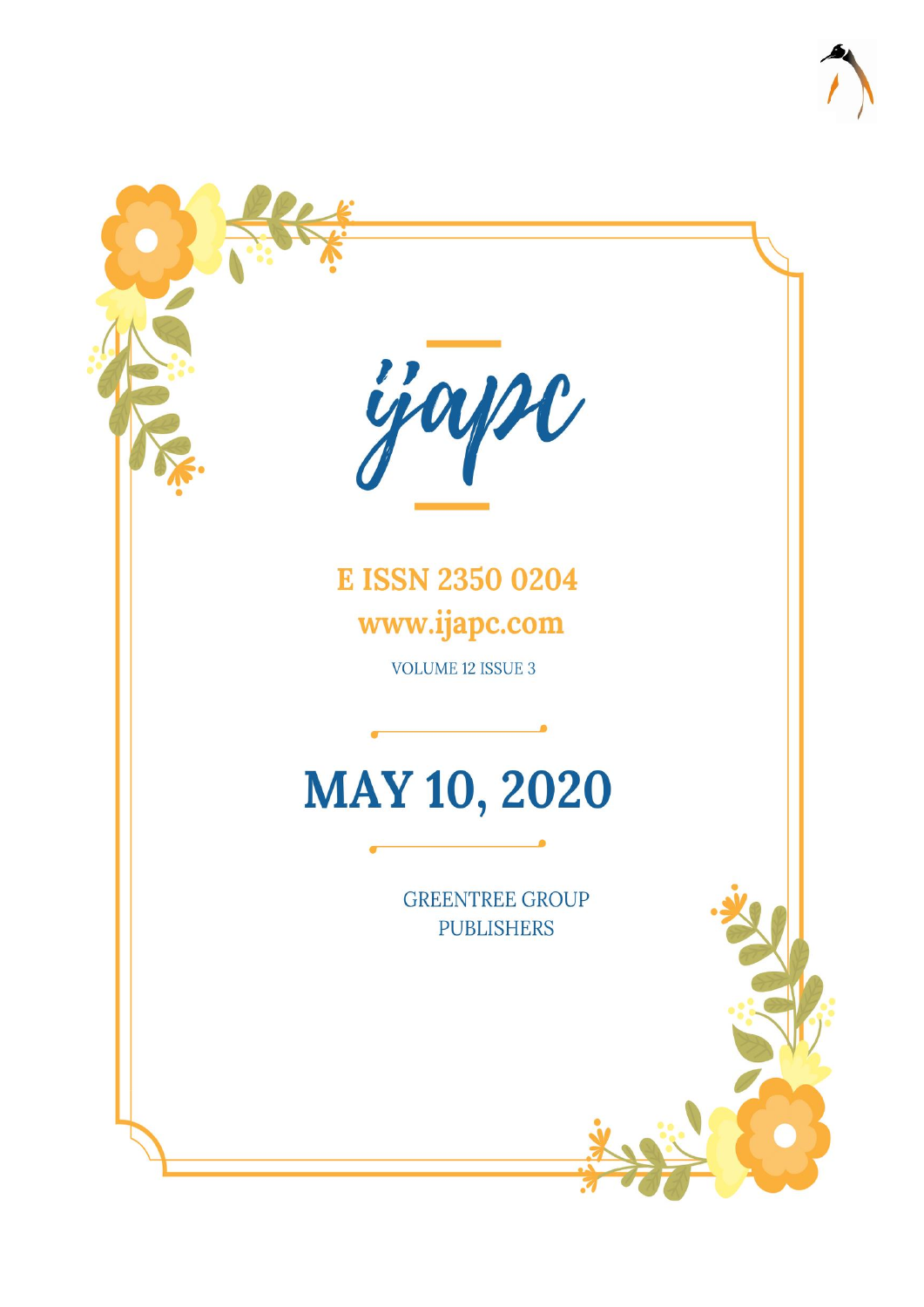

# **Int J Ayu Pharm Chem**

CASE STUDY www.ijapc.com

**e-ISSN 2350-0204**

## **Ayurvedic Management of** *Amavata***- A Case Study**

Nilam Meena<sup>1\*</sup>, H C Gupta<sup>2</sup>, Sujata Yadav<sup>3</sup> and Pankaj Raturi<sup>4</sup>

1-4Dept. of Kayachikitsa, A & U Tibbia College New Delhi, India

### **ABSTRACT**

According to one report out of every 100,000 people, 41 are diagnosed with Rheumatoid arthritis (RA) every year. It does not have a cure but many new treatments have been developed over the last 30 years. *Amavata* is most common disease among various joint disorders. According to Ayurveda, vitiated *Ama* or *Vata* are lodged simultaneously in *Trike & Sandhi* & leads to *shotha* (swelling), *stabdhata* (stiffness), *Mandagni Avayayama Guruahara,* etc are etiological factors of *Amavata*. According to modern medicine, analgesics, steroids, antiinflammatory drugs are used which provide only symptomatic relief and serious side-effects. According to Ayurveda classical treatment *Langhana* (light diet or fasting), *deepana* (appetizers*), pachana* (digestives), carminatives, *shamshodhana* (purifications) are beneficial in *Amavata*. A 41year old female patient, diagnosed with Rheumatoid arthritis (*Amavata*). She was undergoing NSAIDs treatment which was proved to be ineffective for her. She later attended the OPD of Kayachikitsa at Ayurvedic & Unani Tibbia College for the same, treated according to the *Amavata* protocol and had significant improvement in the condition and on further follow up with regular medication her condition was better.

## **KEYWORDS**

*Amavata*, *Rheumatoid arthritis*, *Ama, Deepana pachana*



\_\_\_\_\_\_\_\_\_\_\_\_\_\_\_\_\_\_\_\_\_\_\_\_\_\_\_\_\_\_\_\_\_\_\_\_\_\_\_\_\_\_\_\_\_\_\_\_\_\_\_\_\_\_\_\_\_\_\_\_\_\_\_\_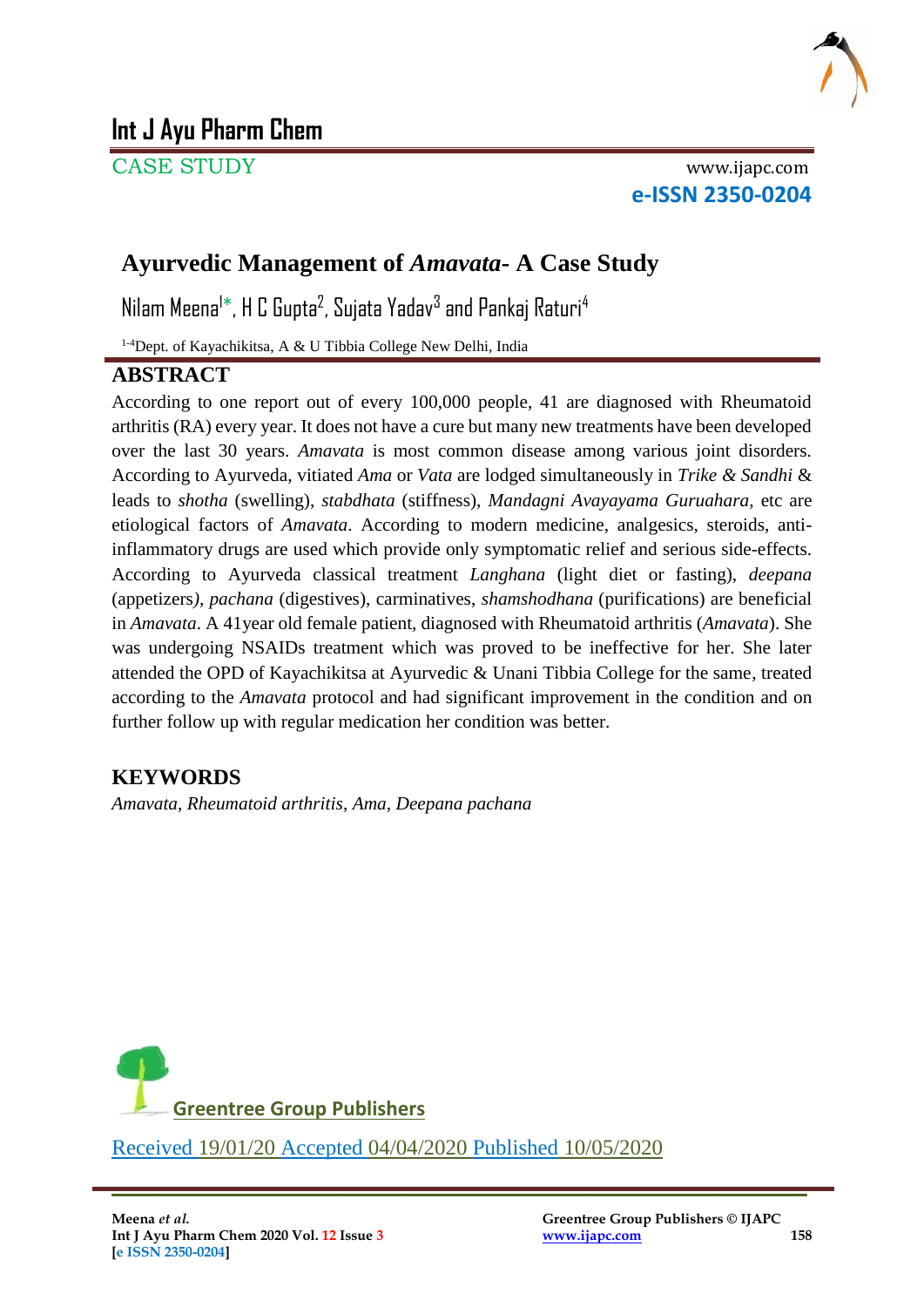

## **INTRODUCTION**

Rheumatoid arthritis (RA) is a chronic inflammatory disease of unknown etiology marked by symmetric, peripheral polyarthritis. Rheumatoid arthritis (RA) The typical presentation of RA is pain, swelling and stiffness affecting feet and wrists small joints of the hands. Large joint involvement with extra-articular features may also occur**<sup>3</sup>** . Severe development during the past 2 decades have changed the therapeutic landscape in RA. The emergence of methotrexate as the disease modifying anti rheumatic drug (DMARD) is first choice for the treatment of early  $RA<sup>4</sup>$ .

Rheumatoid arthritis (RA) can be compared to disease *Amavata* according to Ayurveda. The sign and symptoms of both diseases are near about same. In Ayurveda *Amavata* is a special disease entity, where *ama* and *vata*  plays a predominant role in the *samprapti*  (~pathogenesis) of the disease **5** .

Further discussed case is a known case of Rheumatoid arthritis showing classical symptoms with raised erythrocyte sedimentation rate (ESR) and positive RA factor. The patient was treated according to treatment protocol of *Amavata*.

## **CASE HISTORY**

A 41 year old female patient (OPD NO.10010) visited OPD of Kayachikitsa at

 $\mathcal{L}_\mathcal{L}$  , and the contribution of the contribution of the contribution of the contribution of the contribution of the contribution of the contribution of the contribution of the contribution of the contribution of

ayurvedic and unani tibbia college karol bagh new delhi with chief complaints of pain and swelling in metacarpophalangeal joints (MCP), bilateral knee joint and ankle joint along with morning stiffness lasting for 1 hour. She consulted an allopathic hospital where she was diagnosed as a case of RA. NSAID'S were advised which gave her temporary relief. Laboratory investigation showed that RA factor was positive (RA test titre 25.10 IU/ml ). ESR was also raised  $(26 \text{ mm}/1^{\text{st}})$  hour by Wintrobe's method). Haemogram showed mild anaemia but other parameters like haemoglobin and uric acid were in normal range. X-Ray of wrist joint was normal.

General examination of the patient showed that the patient is ill-looking, stable, well oriented, hyposthenic with antalgic gait and absence of icterus, cyanosis, pallor, lymphadenopathy and mild oedema at B/L ankle and knee joint. Vitals being pulse rate 80 per minute, respiratory rate of 20 per minute, Blood pressure of 130/80 mm of hg and body weight of 45 kg (BMI 18). All Systemic examination was found to be normal.

The patient was diagnosed as having 'Rheumatoid arthritis' based on the "2010 American College of Rheumatology (ACR) diagnostic criteria"/ EULAR criteria for RA.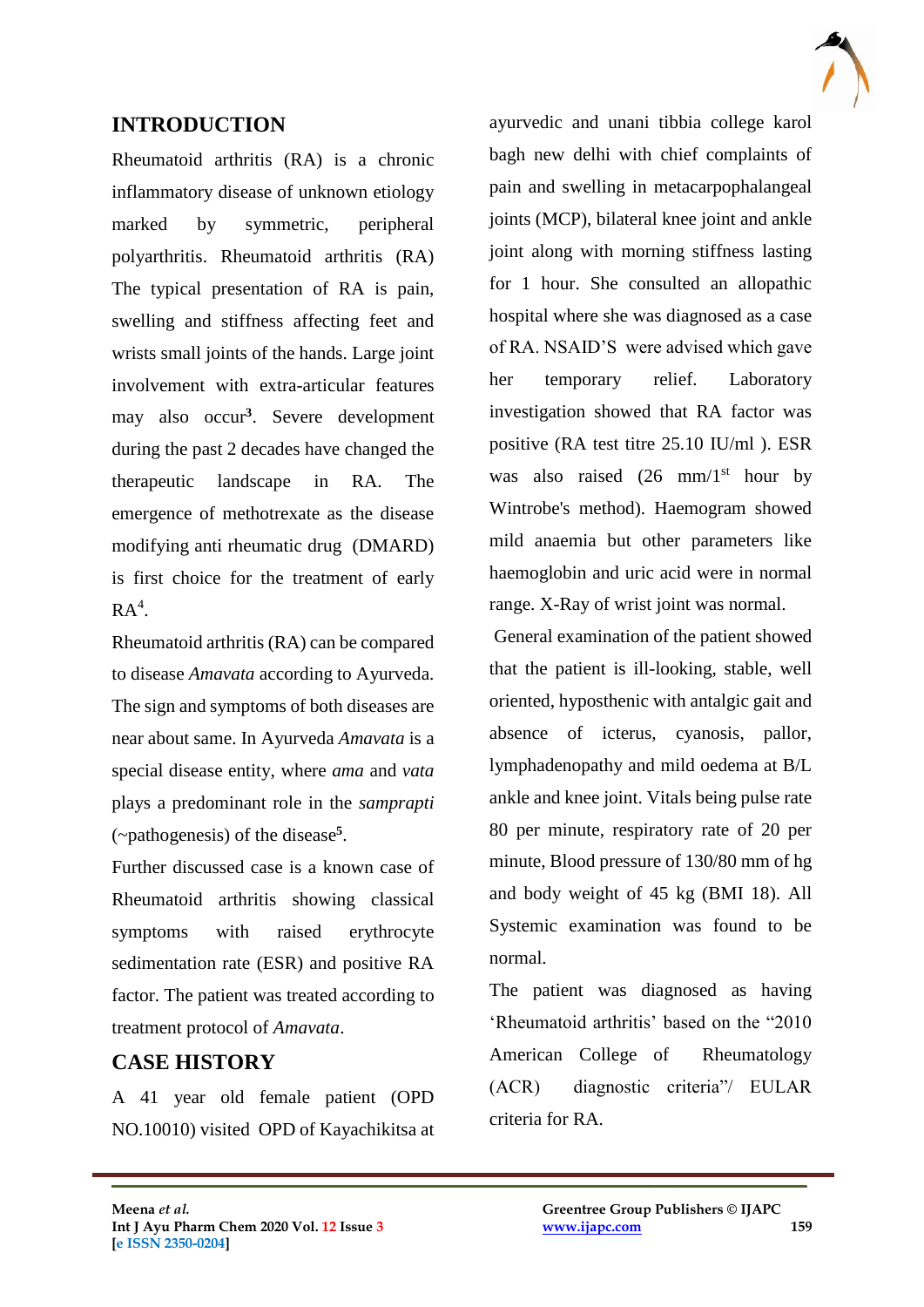

### **TREATMENT PROTOCOL**

Oral medications were administered in the patient as shown in Table 1. On follow up, after 15 days of the treatment, the symptoms were markedly improved. This shows that not only there was improvement symptomatically but the laboratory

**Table 1** Oral medicines administered

investigations also shows improvement as shown in figure 1 and 2.

| ArresGender<br>Collected AT<br>Referred BY<br>Sample TYPE<br><b>Ref Customer</b>                                      | Alre-ANJL<br>41 Yes Venude<br>JAN KALYAN CHARITABLE TRUST<br>1 <sub>N</sub><br>1 DTA Blood - 4075685, Serum - 4075684                                                                                                                                                                                                                                                                                                                                                                                                                       |                                | <b>TEST RECEIVED</b><br>Report DATE | Specimen Drawn ON<br>Specimen Received ON | 07671906300014<br>: 30-Jun-2019 01:09PM<br>30-Jun-2019 03:16PM<br>30-Jun-2019 05:00PM |
|-----------------------------------------------------------------------------------------------------------------------|---------------------------------------------------------------------------------------------------------------------------------------------------------------------------------------------------------------------------------------------------------------------------------------------------------------------------------------------------------------------------------------------------------------------------------------------------------------------------------------------------------------------------------------------|--------------------------------|-------------------------------------|-------------------------------------------|---------------------------------------------------------------------------------------|
| <b>Test Description</b><br><b>INTERNATIONAL PROGRAMMENT</b>                                                           | <b>Engimateid Factor (RA Factor) - Quantitative</b>                                                                                                                                                                                                                                                                                                                                                                                                                                                                                         | <b>Observed Value</b><br>25.10 |                                     | $\times$ 1-4 H J/rml                      | <b>Biological Reference Range</b>                                                     |
| <b>THE FRIGHT BEST PATTON</b><br><b>VIVANTAGES OF QUANTITATION</b><br>Accounte staging of disease.<br><b>H-ALARES</b> | I am a concentrations of RA Factor Grobrate the following<br>preserve prognosis and indication of complications.<br>Admirtiment of done for treatment and follow up of treatment.<br>and factor has been demonstrated in approximately 80 % of patients with riscunatoid arthritis.<br>also positive results may occur in hepatitis, sarcoidosis, cirrhosis of liver<br>be utten's syndrome, seate hacterial and vinil infection.<br>This interest of chesimatord arthritis should be made in conjuction with complete clinical evaluation. |                                |                                     |                                           |                                                                                       |

**Figure 1** Before treatment

| $S$ . no. | Drug                              | Dose               | Anupana         |
|-----------|-----------------------------------|--------------------|-----------------|
|           | Chitrakadi vati <sup>6</sup>      | 3 gm twice a day   | Luke warm water |
|           | Sanjeevani vati <sup>7</sup>      | 3 gm twice a day   | Luke warm water |
|           | Amvatari ras <sup>8</sup>         | 250 mg twice a day | Luke warm water |
|           | Simhanad Guggulu <sup>9</sup>     | 2 tab thrice a day | Luke warm water |
|           | Rasna saptak kwatha <sup>10</sup> | 15ml thrice a day  | Luke warm water |

#### **RESULTS**

Changes in *Sandhi shola* (~joint pain)*, Sandhi shotha* (~edema)*, Sandhi graha*  (~morning stiffness), *Sparshasahatva*  (~tenderness), *Angamarda* (~body-ache)*, Aruchi* (~anorexia), *Thrishna* (~thirst), *Alasya* (~tiredness), and *Gaurava*  (~heaviness in body), *Jwara* (~fever)*,* and *Apaka* (~decreased digestion) were observed before and after therapy**<sup>11</sup>**. The effect of above medications are shown in Table 2.

**Table 2** Scoring pattern: Adopted for gradation of symptoms and overall effect of therapy

| Sr.no          | Parameters       | <b>Before</b> | After     |
|----------------|------------------|---------------|-----------|
|                |                  | Treatment     | Treatment |
|                | <b>ACR/EULAR</b> | 6             |           |
|                | criteria         |               |           |
| 2              | Sandhishoola     | 3             |           |
|                | Sandhishotha     | 2             |           |
| $\frac{4}{5}$  | Sandhigraha      |               |           |
|                | Sparshasahatva   |               |           |
| $\overline{6}$ | Angmard          |               |           |
| $\overline{7}$ | Aruchi           |               |           |
| 8              | Trishna          |               |           |
| 9              | Aalasya          |               |           |
|                |                  |               |           |

| 10 | Gaurava         |             |            |
|----|-----------------|-------------|------------|
| 11 | Jwara           | 2           |            |
| 12 | Shunata-anganam |             |            |
| 13 | Hb              | $10.8$ g/dl | 10.7g/dl   |
| 14 | <b>ESR</b>      | 26mm/hr     | $19$ mm/hr |
| 15 | RA factor       | 25.10       | Negative   |
|    |                 | IU/ml       |            |
| 16 | <b>CRP</b>      | 30.7        | 2.74       |
|    |                 | mgm/l       | mgm/l      |



**Figure 2** After treatment

### **DISCUSSION**

 $\mathcal{L}_\mathcal{L}$  , and the contribution of the contribution of the contribution of the contribution of the contribution of the contribution of the contribution of the contribution of the contribution of the contribution of

*Chitraka* is a major component of *Chitrakadi vati* which is the best for *Dipana Pachana. Sanjivani Vati* is used in *Krimihara, Jvarghna, Medhya* and *Rasayana*. Properties are *Vidanga*  (*Kriminasana), Sunthi (Amadosahara), Pippali (Sulaprsamana), Haritaki*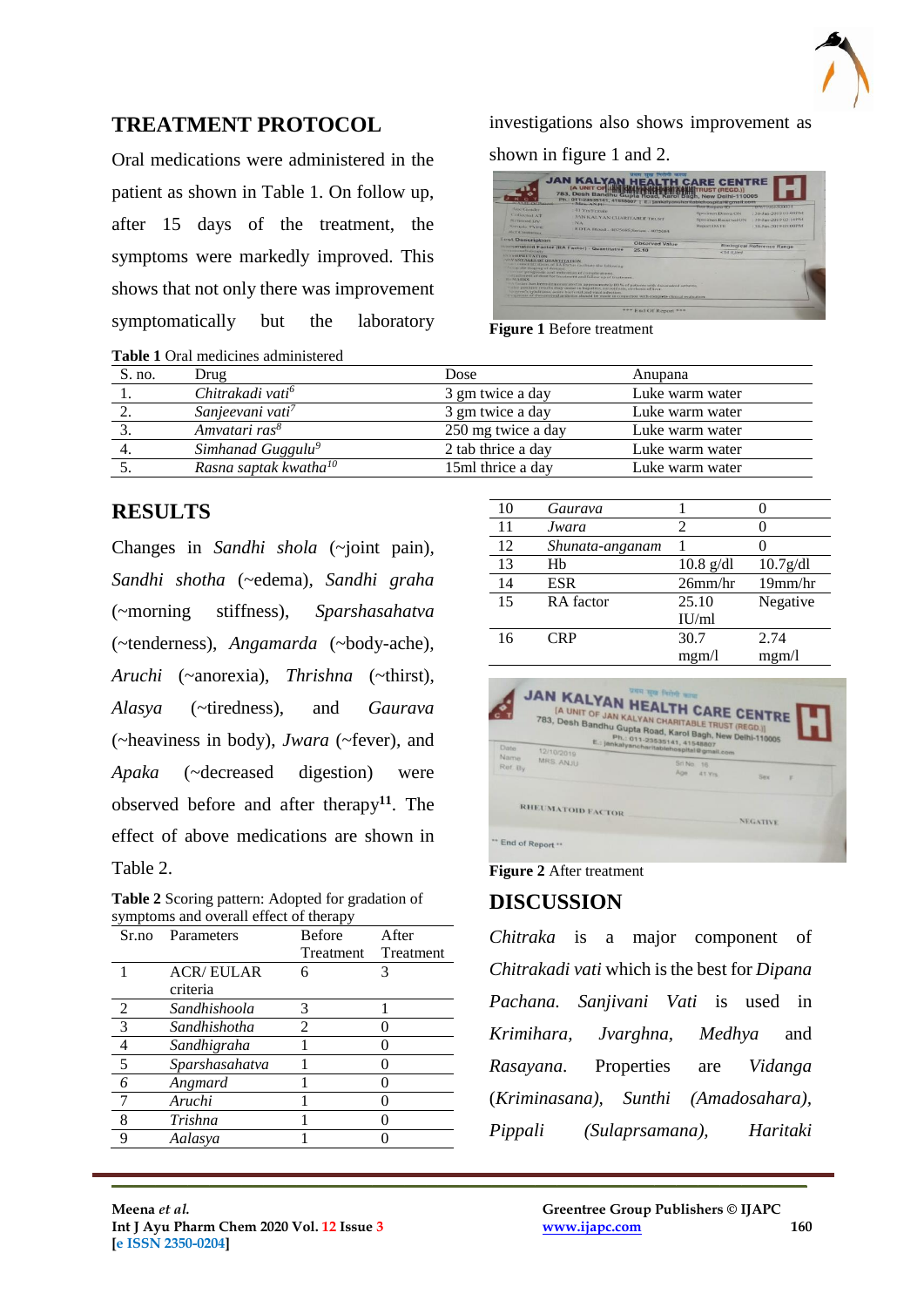

*(Sarvadosaprasamana* and *Anuloman) Amalaki (Rasayana), Vibhitaki (Kaphapittajita and Bhedaka) Vaca (Medhya), Guduchi (Jvaraghna Rasayana*  and *Raktasodhaka) Bhallataka (Vatahara, Kaphahara, Vatsanabha* and *Tridosahara),*  Gomutra *(Kaphavatanut and Virechaka).* Most of the ingredients have *Usna virya* property except *Amalaki* that have *Sita virya. Sanjivani Vati* is best prescribed in *Agnimanda*ya due it its *Usna virya* and *Dipana- Pachana* property. It can be used in almost every disease as *Agnimandaya* is supposed to be the main causative factor of all diseases. It is used in *Vatakaphaja* or *Tridosaja roga*.

*Amavatari rasa* has unique action on *Amavata.* Ingredients are herbo - mineral drugs like *Triphala, Guggulu Chitraka, Kajjali, Eranda,.* Herbo - mineral compound balance with all ingredients can be analyzed as follows, *kajjali* acts as *Dipana Pachana* and *Rasayana* along with *Anulomana* property, *Chitraka* is the best *Dipana*, *pachaka. Triphal*a, which are taken in equal quantity, it has *Vatanulomana* property in RA. *Eranda* has been *Amavatahara* due to its *Amapachana*  property as well as *Sara guna* which attributes due to *Vatanulomana* property which significantly acts on pain in joints.

*Simhanada guggulu* has *Vatakaphashamaka, Ampachaka,* 

 $\mathcal{L}_\mathcal{L}$  , and the contribution of the contribution of the contribution of the contribution of the contribution of the contribution of the contribution of the contribution of the contribution of the contribution of

*Srothoshodhaka* properties which helps in clearing of *Srotasa* and regulation of movement of *Vata dosha*. *Simhanada guggulu* is a drug of choice in *Amavata* act as *Shothahara Vatahara*, therefore it regulates the pain.

*Rasna* is a major ingredient of *Rasnasaptak kwatha* which is the best for *Vata dosha*. It is used to treat swelling and painful affliction due to its *Sothahara* (~antiinflammatory) *Vednashamak*a (~analgesic) properties.

## **CONCLUSION**

It can be said that Ayurvedic treatment of the above mentioned oral Ayurvedic drugs had shown encouraging results especially in reducing the pain, decreasing the severity of deformities and also improving quality of life of patient without causing any adverse effects. It is concluded that, Ayurvedic line of treatment gives satisfactory answer as well as equally beneficial for the promotion and prevents the side effects of drug which result for the long term use of these medicines and also prevent deformity of joints in future.